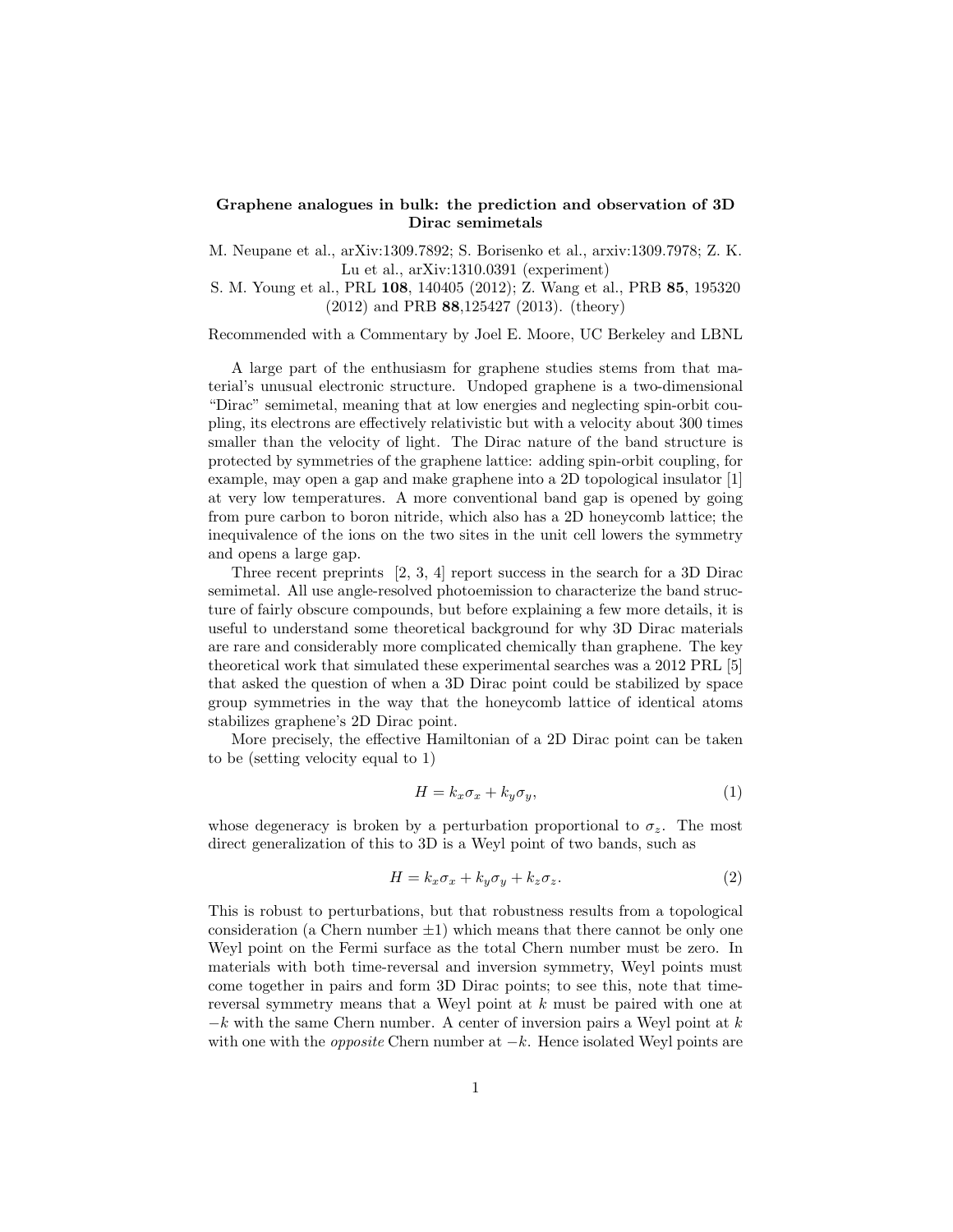forbidden when both time-reversal and inversion are present. The Hamiltonian at a Dirac point is a 4 by 4 matrix as now four bands are involved. These Dirac points are not topologically protected as their total Chern number is zero, and the question is whether they can be protected by crystalline symmetries.

This mechanism for protection is different from creating a 3D Dirac point by tuning to a phase transition (e.g., the transition between ordinary and Dirac semimetals): the goal is to have the Dirac semimetal as a "phase" (an extended region of parameter space, at least when crystalline symmetries are respected), rather than as an isolated point. It turns out that only non-symmorphic space groups can stabilize a Dirac point, and there are many subtle requirements that appear, such as the absence of 3-fold rotations in the little group at the possible Dirac point. The second part of this theoretical tour de force was to search the literature and use ab initio calculations to find candidate materials in which the Dirac point might be isolated in energy (i.e., not overlap other bands) and in which the stoichiometric electron density would put the Fermi level right at the Dirac point, again as happens in graphene. The chief example discussed by these authors is an unusual form (" $\beta$ -cristobalite") of BiO<sub>2</sub>, but the experiments so far have all been on other materials.

Both of the materials in the current experimental papers were proposed as candidates by a group at the Chinese Academy of Sciences using ab initio electronic structure methods  $[6, 7]$ . Two of the new experimental preprints  $[2, 3]$ are on cadmium arsenide  $(Cd_3As_2)$ , which has been studied for some years but without a clear understanding of its full bulk band structure. The Dirac velocity appears to be quite large  $(1.6 \times 10^6 \text{ m/s})$ , more than an order of magnitude larger than in graphene). The Dirac point physics may explain the previously known fact that the mobility in this compound is unusually high. The third experiment  $[4]$  is on Na<sub>3</sub>Bi and reports velocities closer to those in graphene, and the authors deliberately modified the surface of their sample *in situ* in order to verify that the observed Dirac dispersion is a bulk rather than a surface property.

This prediction of 3D Dirac semimetals reflects a resurgence of interest in the area of unusual semimetallic band structures that began a few years earlier. An important trigger was the observation that pyrochlore iridates might support a Weyl semimetal phase [8] and that this phase had an interesting Fermi-arc surface state (in ideal crystals) that had previously been overlooked. (An analogue of this surface state may exist in some of the 3D Dirac materials.) Topological classifications of metallic systems (see [9, 10], among others) and various examples of interesting metallic states had been proposed, but the understanding of how to connect these to crystalline symmetries in general required the sort of detailed investigation carried out in Ref. [5].

The reader may ask how much we learn on a fundamental level from finding examples of these semimetallic band structures, given that the essentials of graphene's electronic structure were pointed out in 1947, and the possibility of a Weyl semimetal goes back at least to Conyers Herring's thesis work [11]. Leaving aside potential applications, one answer is that the absence of a conventional Fermi surface means that most of the conventional physics of metals is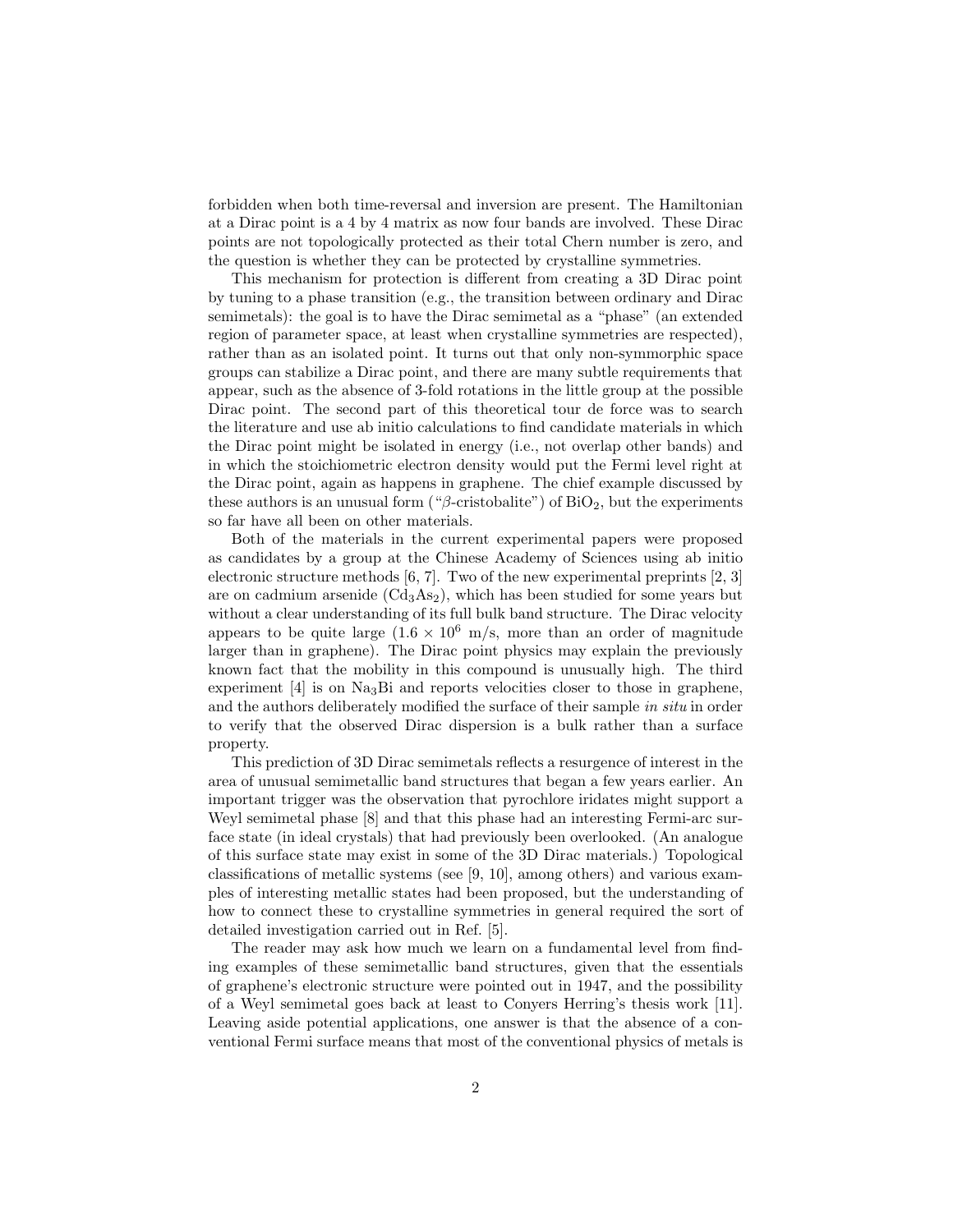invalidated: a wide variety of new phases and effects appear that are difficult or impossible to create in standard metals. In the same spirit, the metallic surface state of a 3D topological insulator, even away from the massless point when it has a Fermi surface (with an odd number of sheets), requires a "chiral" version of Fermi liquid theory in which some standard assumptions break down [12].

So the next question is whether these 3D semimetals will support as many interesting phenomena as graphene does. The Dirac semimetals can be a starting point for other states of matter, such as Weyl semimetals if the materials can be modified to break time-reversal or inversion. The chief consequences discussed so far theoretically for Dirac and Weyl semimetals, aside from the band structure probed by ARPES, are in transport. Already transport experiments seeking to observe theoretically predicted anomalies are underway and find high conductivity and large magnetoresistance in single-crystal  $Cd<sub>3</sub>As<sub>2</sub>$  [13]. This flurry of new examples of Dirac semimetals should lead to a broader consideration by theorists of what interesting physics this class of materials might enable.

## References

- [1] C. L. Kane and E. J. Mele. Quantum spin hall effect in graphene. *Phys. Rev. Lett.*, 95:146802, 2005.
- [2] M. Neupane, S. Xu, R. Sankar, N. Alidoust, G. Bian, C. Liu, I. Belopolski, T.-R. Chang, H.-T. Jeng, H. Lin, A. Bansil, F. Chou, and M. Z. Hasan. Observation of a topological 3D Dirac semimetal phase in high-mobility Cd3As2 and related materials. *ArXiv 1309.7892*, September 2013.
- [3] S. Borisenko, Q. Gibson, D. Evtushinsky, V. Zabolotnyy, B. Buechner, and R. J. Cava. Experimental Realization of a Three-Dimensional Dirac Semimetal. *ArXiv 1309.7978*, September 2013.
- [4] Z. K. Liu, B. Zhou, Z. J. Wang, H. M. Weng, D. Prabhakaran, S.-K. Mo, Y. Zhang, Z. X. Shen, Z. Fang, X. Dai, Z. Hussain, and Y. L. Chen. Discovery of a Three-dimensional Topological Dirac Semimetal, Na3Bi. *ArXiv 1310.0391*, October 2013.
- [5] S. M. Young, S. Zaheer, J. C. Y. Teo, C. L. Kane, E. J. Mele, and A. M. Rappe. Dirac semimetal in three dimensions. *Phys. Rev. Lett.*, 108:140405, Apr 2012.
- [6] Zhijun Wang, Yan Sun, Xing-Qiu Chen, Cesare Franchini, Gang Xu, Hongming Weng, Xi Dai, and Zhong Fang. Dirac semimetal and topological phase transitions in *A*3bi (*a*=na, k, rb). *Phys. Rev. B*, 85:195320, May 2012.
- [7] Zhijun Wang, Hongming Weng, Quansheng Wu, Xi Dai, and Zhong Fang. Three-dimensional dirac semimetal and quantum transport in  $cd<sub>3</sub>as<sub>2</sub>$ . *Phys. Rev. B*, 88:125427, Sep 2013.